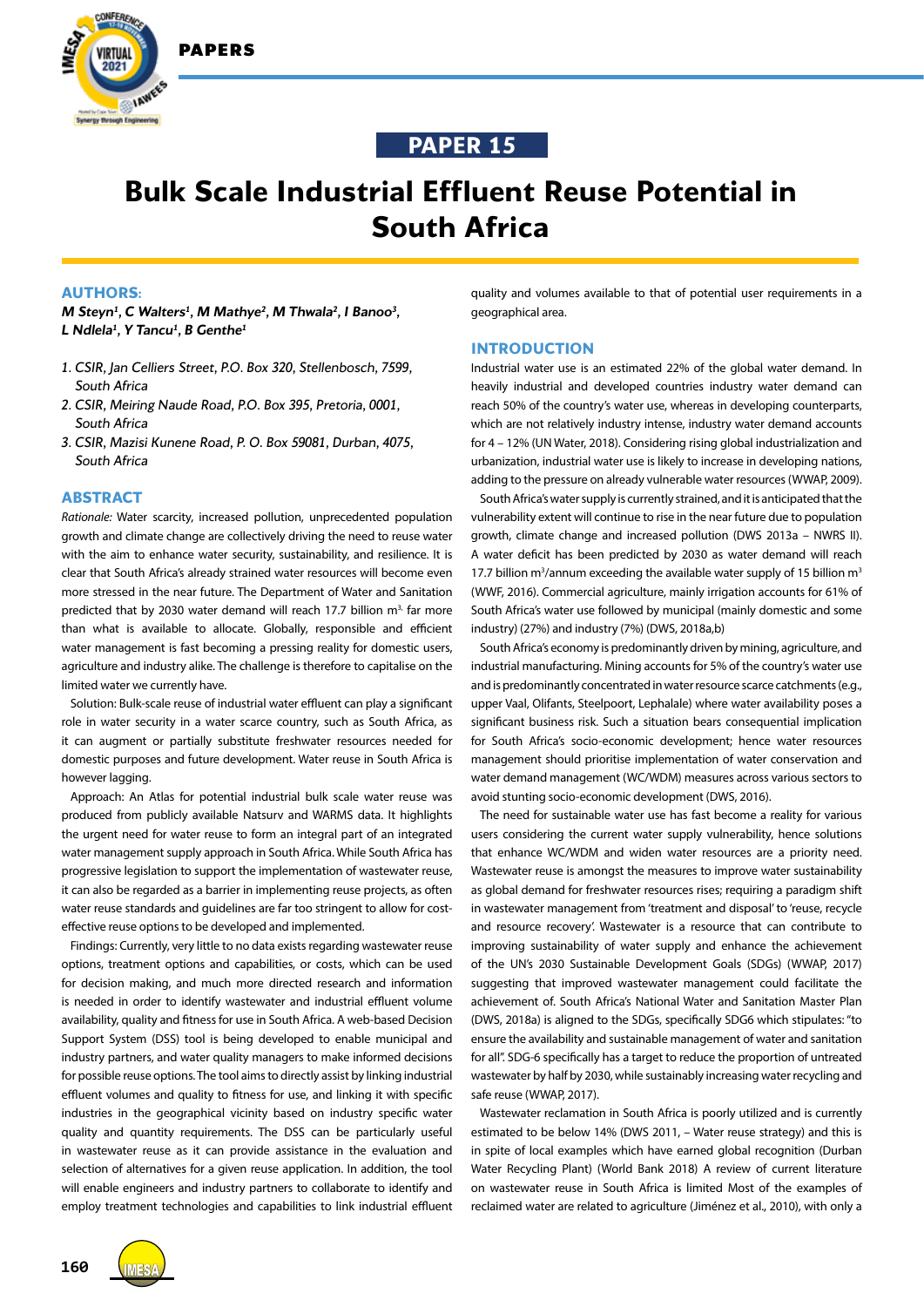**NESA** 

IMESA **161**

few exceptions (Eckart et al., 2011; Adewumi et al., 2010). Treated domestic wastewater has long since been reused for various purposes such as irrigation of sports fields and crops as well as for reclaimed drinking water (e.g. Atlantis managed aquifer recharge plant in the Western Cape). More recently wastewater has been treated and used directly for drinking (e.g., Beaufort West in the Western Cape). While there is still much more that can be done with domestic wastewater, the value of industrial effluent is yet to be optimally understood. This can be reflected in the Green Cape's Market Intelligence Report (2018) where the total Gross Value Add (GVA) for moderate and highly water intense users in the Western Cape Province in 2016, excluding agriculture, was calculated to be R155 billion (Quantec, 2017). Water reclamation in industry is already practiced around the world, supported by advanced treatment technologies. Gulamussen et al. (2019) recently highlighted the need to identify industries with potential for use of reclaimed wastewater, and the evaluation of industrial water use locations and patterns. In addition, sewage flows available for reclamation should be identified to find links for incorporation of water reclamation in urban and industrial planning, within the framework of green cities.

A country level assessment of the industrial effluent reuse potential can assist in identifying opportunities to unlock "new water". Industry is increasingly exploring the reuse of their effluent (wastewater) streams, some even achieving zero effluent status. A globally recognized local example is the DWR which receives treated domestic effluent from the eThekwini Southern Wastewater Treatment Works and supplies water to petroleum refining and paper manufacturing industries and this case has conservatively availed drinking water for approximately 300 000 residents in the Durban Metro area (eThekweni Municipality, 2011). Internationally, there is a general move towards zero liquid discharge, and several industries in South Africa already reclaim and reuse significant amounts of wastewater. In June 2018, Nestlé South Africa announced the launch of its R88 million zerowater dairy manufacturing facility in Mossel Bay, in the Western Cape. It was estimated that the facility would allow Nestlé to reduce the factory's water consumption by more than 50% during the first year of implementation by reusing the water recovered from the milk evaporation process, saving 168-million litres of water per annum. Nestle will eventually reduce

its municipal water consumption to zero (Engineering News, 2018).

Therefore, the aim of this research study was to develop a national Atlas for the potential bulk scale reuse of industrial effluent in South Africa. The Atlas is essentially a compilation of Geographic Information System (GIS) maps that have been created by digitising large volume (bulk) water users / consumers of water in South Africa as well as the respective industry sectors producing and discharging bulk volumes of wastewater in South Africa. In that context, the Atlas has : 1) defined water reuse and discusses the drivers of industrial reuse in South Africa; 2) summarises the legislation underpinning industrial water reuse in the country; 3) provides examples of a few existing industrial reuse projects/activities currently taking place in South Africa; 4) describes "fitness for use" and the typical wastewater effluent quality for different industries; 5) identifies some of the current barriers to industrial effluent reuse; and 6) geographically maps the largest consumers of water and effluent producers in South Africa both at a national and provincial level. This paper provides an overview of the potential for bulk scale reuse of industrial effluent in South Africa.

# **Defining reuse of water**

Reuse can be defined as "the beneficial use of reclaimed or treated wastewater". Reclamation is "the treatment of wastewater for reuse,

either directly or indirectly as potable or non-potable water" while recycling is "the reuse of wastewater, with or without treatment" (DWA, 2013b). Water reuse recovers water from a variety of sources from where it is then treated and reused for various purposes. The types of wastewater reuse are further classified in four main categories (Asano et al., 2007): urban, industrial, agricultural, and groundwater recharge. Water reuse can play an important role in water security in a water scarce country such as South Africa. Not only can it augment or partially substitute freshwater resources needed for domestic purposes and future development, it can also enhance sustainability and resilience (US EPA, 2020).

# **Drivers of industrial water reuse**

An understanding of the drivers for and against water reuse can facilitate efforts to meet associated water reuse policy goals (Gulamussen et al., 2019). Global drivers of water reuse include multiple factors: pressure on water supply as a consequence of climate change (Nazari et al., 2012; Jiménez et al., 2010); water stress derived from population growth and, consequently, growth of cities that challenge the water resources and sanitation systems (Lautze et al., 2014); environmental and economic concerns that limit the use of other solutions to combat water scarcity, such as long-distance water transfer, construction of large dams and desalination (GWI, 2009); and increased confidence in and reduced costs treatment technologies, which provide assurance of the safety of reclaimed water blended into reservoirs or aquifers for potable uses (GWI, 2009).

Table 1 provides a summary of the general drivers for and main applications of water reclamation for industrial use in different regions of the world. Aside from water scarcity, water reclamation for industrial use in developed countries seem to be driven mainly by environmental concerns, with sewage treatment plant effluent typically utilized for purposes such as cooling, boiler feeds, condensing and steam production, firefighting, and dust mitigation. Water scarcity is however the main reason for water reclamation in developing countries (Gulamussen et al., 2019).

| <b>TABLE 1: Drivers and industrial applications of reclaimed water globally</b> |                                                                                                                       |                                                                     |                                                                                                             |
|---------------------------------------------------------------------------------|-----------------------------------------------------------------------------------------------------------------------|---------------------------------------------------------------------|-------------------------------------------------------------------------------------------------------------|
| Region                                                                          | <b>Drivers</b>                                                                                                        | <b>Main</b><br>application                                          | <b>References</b>                                                                                           |
| Region                                                                          | • High industrial water<br>demand in highly<br>populated areas<br>• Resource efficiency<br>• Environmental concerns   | Cooling                                                             | (Asano and Jimenez,<br>2008; USEPA, 1992;<br>Ryan, 2016; Marecos<br>do Monte, Angelakis<br>and Gikas, 2014) |
| Region                                                                          | • Water scarcity<br>• Cost effectiveness of<br>reclaimed water and<br>resource efficiency<br>• Environmental concerns | Process water,<br>cooling.<br>condensing<br>and steam<br>generation | (Asano and Jimenez,<br>2008: USEPA, 1992:<br>Schaefer et al., 2004;<br>Smith, 2015)                         |
| Region                                                                          | • Water scarcity<br>• Political pressure                                                                              | Cooling.<br>washing and<br>process water                            | (Asano and<br>Jimenez, 2008;<br>Indian Institutes of<br>Technology, 2011;<br>USEPA. 1992)                   |
| Region                                                                          | • Water scarcity<br>• Environmental concerns                                                                          | Cooling.<br>boiler feed,<br>firefighting and<br>dust repression     | (Asano and Jimenez.<br>2008; USEPA, 1992;<br>Apostolidis et al.,<br>2011)                                   |
| Region                                                                          | • Water scarcity                                                                                                      | Cooling, mining<br>and process<br>water                             | (Indian Institute of<br>Technology, 2011)                                                                   |

*(Source: Adopted from Gulamussen et al., 2019).*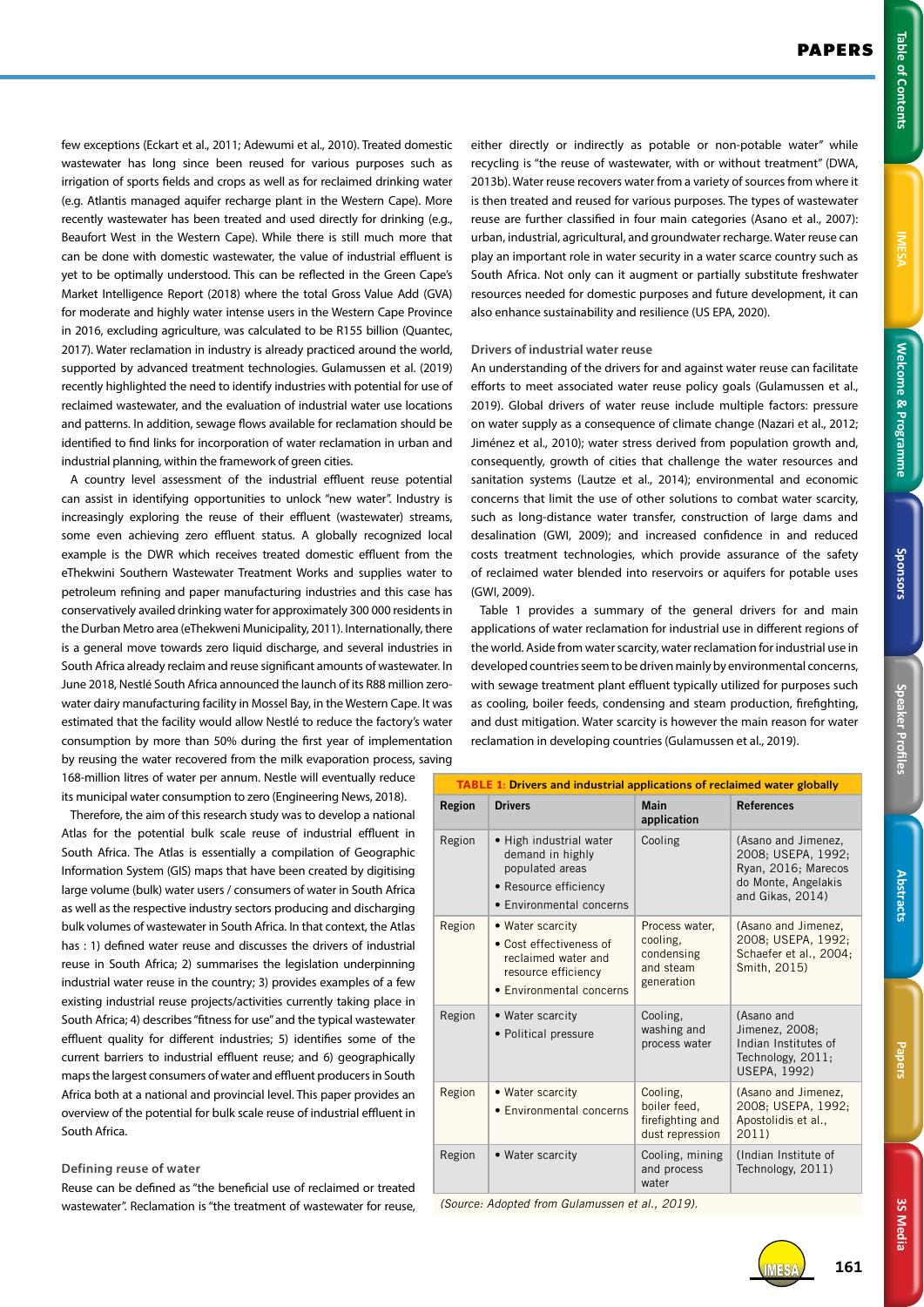

Figure 1 provides a summary of driving forces impacting industrial water reuse in South Africa, based predominantly on water scarcity and costs.

|                                                                                 | Industrial and population growth<br>South Africa's population is growing exportantially, and together with urbanisation, there is<br>contented to the person control based on the                                                            |  |  |
|---------------------------------------------------------------------------------|----------------------------------------------------------------------------------------------------------------------------------------------------------------------------------------------------------------------------------------------|--|--|
|                                                                                 | Freshwater costs<br>The tool of clear, heds water is contrastly increasing, and is tropoching all provinces of<br>South Abrica.                                                                                                              |  |  |
|                                                                                 | Regulatory requirements<br>All water use and discharge in South Africa needs to be registered and users need to<br>obture a water use bosnes. Decharge regulations are in place that include valuese and<br>quality restrictions.            |  |  |
|                                                                                 | Social responsibility<br>behaving and the general public fies a social requirementally in proved the environment.<br>The prime publicity concert reductor's water can still have an impact on a company's solarly<br>m                       |  |  |
|                                                                                 | Discharge costs<br>Sover and vantuoutles could have increased of a higher rate than besit super costs.                                                                                                                                       |  |  |
|                                                                                 | Water scarcity<br>Textb Africa is a world scales country and many regions are susceptible to dissupt.<br>Administrate, some industrial plants here because contact to clean/fresh system.                                                    |  |  |
|                                                                                 | Wastewater processing limitations:<br>On the industrial workwater transferent capacities from not incompany proportionally with<br>production. Enforty stress to must higher fishes with firsted rearrational measures.                      |  |  |
|                                                                                 | Solutions<br>fields a Hardy $\alpha$ and $\alpha$ is a<br>supplied to $\alpha$ in the standard property and interaction<br>$\alpha$ is a measure of points and $\alpha$<br>and $\alpha$ is a measure of the standard property of<br>$\alpha$ |  |  |
| <b>FIGURE 1:</b> Drivers for industrial reuse (adopted from Steyn et al., 2021) |                                                                                                                                                                                                                                              |  |  |

**Legislation guiding industrial reuse in South Africa**

South Africa has extensive and comprehensive laws and guidelines regarding water use, reuse applications and effluent discharge. The Constitution, (Act 108 of 1996) (RSA, 1996) guarantees every person in the country the right of access to water and the right to an environment that is not harmful to their health or wellbeing now and in the future. Sustainable water reuse is further underpinned by the principles of the National Water Policy Review (DWA, 2013c) as follows: "Water resources shall be developed, apportioned and managed in such a manner as to enable all user sectors to gain equitable water. The main legislation that governs water use and the discharge thereof in South Africa is the National Water Act (Act 36 of 1998) (RSA, 1998a). This Act aims to ensure that the country's water resources are protected and managed to reduce and prevent pollution and degradation of water resources. Reuse of effluent in the country requires environmental authorization in terms of the National Environmental Management Act (Act 107 of 1998) (RSA, 1998b), and in some cases requires water use licenses (WULs) in terms of the NWA (36:1998) (RSA, 1998a). In terms of the NWA (36:1998), NEMA (107:1998), together with the Mineral and Petroleum Resources Development Act (Act No. 28 of 2002) (MPRDA) (RSA, 2002), all new and existing mines are required to optimize water reuse and reclamation (DWA, 2013b).

The Water Services Act (Act 108 of 1997) (RSA, 1997) relates more

to the management of human drinking water and directs bulk water suppliers to the compulsory national standards in the form of SANS 241-1:2015.

In line with the NWA and the WSA, water conservation (WC) and demand management (WDM) is an important step in promoting water use efficiency and viewed as a useful tool in achieving Integrated Water Resource Management (IWRM) (Gutterres and Aquim, 2013). Implementation of WC/ WDM programmes by all sectors is essential in ensuring economic efficiency. The National Water Reuse Strategy (DWA, 2013b) encourages wise decisions relating to water reuse at different scales and levels. The performance of existing wastewater treatment plants in terms of meeting discharge standards and reliability is critical to the successful integration of water reuse into reconciliation strategies and into water supply systems in South Africa (DWS, 2013, 2018). Other Acts, policies, frameworks and strategies which are also important include the Environment Conservation Act (Act 73 of 1989) (RSA, 1989), the National Environmental Management: Waste Act, (Act 59 of 2008) (RSA, 2008a), and the National Environmental Management: Integrated Coastal Management Act, (Act 24 of 2008) (RSA, 2008b), the Mine Water Management Policy (DWS, 2017) , the National Water Resource Strategy (DWA, 2013a; 2013b)) and the National Water and Sanitation Masterplan (DWS, 2018). In some instances, recent amendments to these acts and municipal bylaws may also be relevant.

#### **Wastewater generation per industrial sector**

The water consumption rates of industrial users are significantly higher than those of individual households. Provincial average values for individual water consumption range from 182 litres per capita per day (l/c/d) for Limpopo to 305 l/c/d for Gauteng, suggesting average consumption rates for a household of four persons in the order of one kilolitre per day, or 0.001 megalitres per day (Ml/d). By contrast, manufacturing plant/factory water consumption rates are three orders of magnitude higher in some industries. Paper and pulp use between 0.1 to 150 Ml/d, wet-cooled power stations (e.g., Matla and Lethabo) requires in the order of up to 100 Ml/d, while drycooled power stations (e.g., Kendal and Matimba) uses in the order of 10 Ml/d. Sugar mills consume between 0.6 to 6.8 Ml/d, while water consumption of between 5 and 10.5 Ml/d have been recorded for oil refineries.

Industrial water users return significant fractions of their water consumption to the municipal wastewater system or the environment as effluent, with the exception of wet-cooled power stations where water use is nearly entirely consumptive. Van der Merwe et al (2009) and Cloete et al (2010) studied water use by industry in South Africa and identified the paper and pulp industry as the biggest contributor to wastewater generation. Power generation, mining, and petroleum industries were also identified as major contributors. The food and beverage industry contributed greater than 5% in each case, however it encompasses many sub-industries. The textile industry contributes a small portion in each case. Classified as "Other", includes chemicals, pharmaceuticals, cement, metals processing, paint, plastics, tanneries, and waste management. Figure 2 provides a schematic breakdown of the main industrial water users and producers in South Africa (based on the Cloete et al., 2010 data).

**162**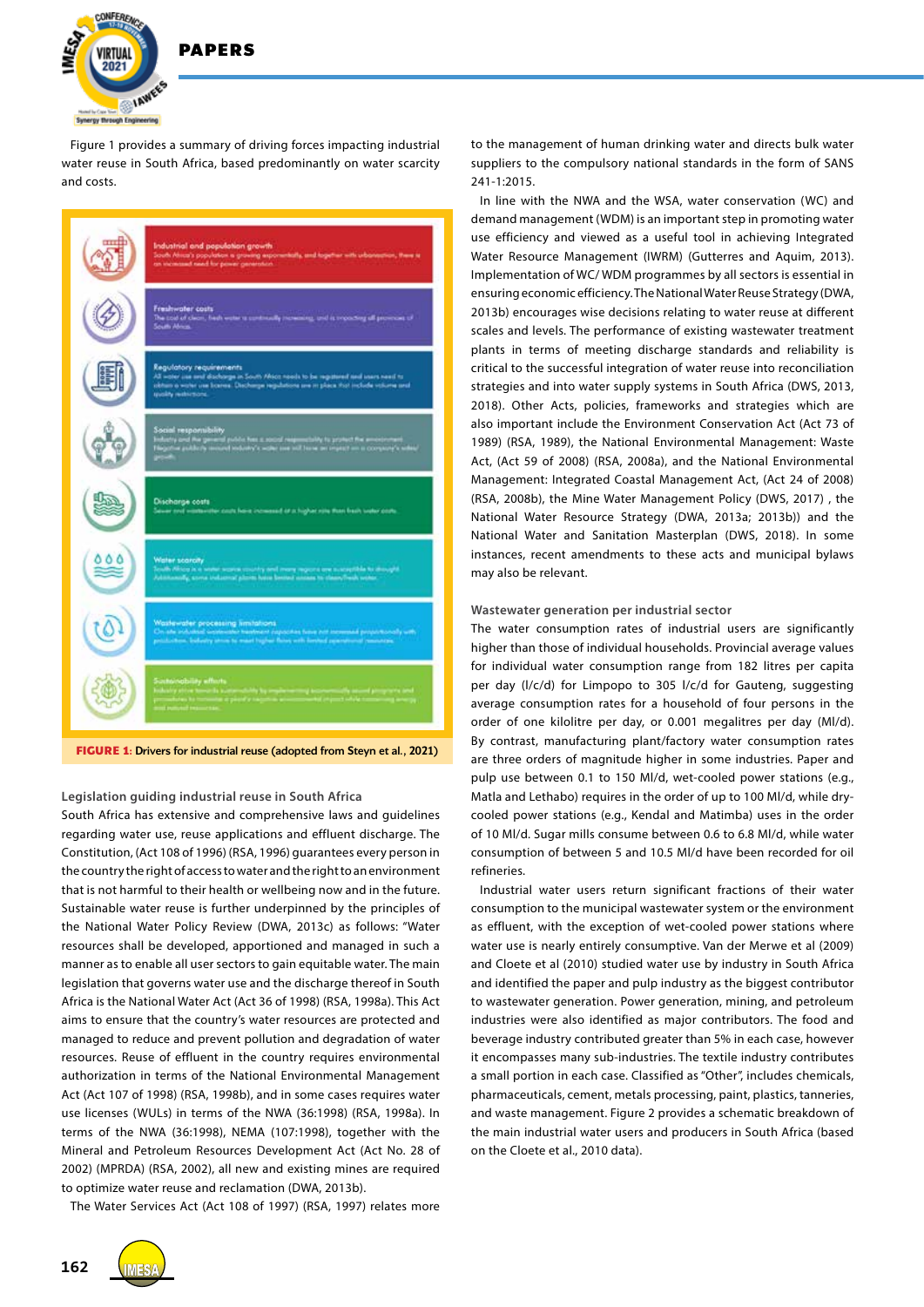

**Managing water for potential reuse and fitness for use** 

A number of novel technologies are readily available to treat industrial wastewaters, and judicious decision making is therefore required before selecting appropriate technologies. The technology selection depends on the quantity and quality of waste impurities, and desired quality goal for subsequent treatment. Furthermore, the choice of technology is influenced by wastewater re-use goals: e.g., recovery of valuable materials from wastewater, possible water recycling and reuse, complying with the statuary norms for discharge into water bodies and/or the economics of the treatment process itself (Need a Ref for this?). The quality of the effluent makes the task of technology selection, oftentimes, rather complex. However, for the majority of wastewater qualities, appropriate remediation technologies already exist.

Therefore, the concept of "fitness for use" is central tenet to water quality management in South Africa as it is embedded in the development and use of our national water quality guidelines (DWS, 1996). In the current context; wastewater aimed for re-use will be managed and/or treated to be fit for the intended use. The concept of "fit-for-purpose" specifications are to meet treatment requirements to bring the water from a particular source to the quality needed, to ensure public health, environmental protection, or specific user needs. For example, reclaimed water for crop irrigation would need to be of sufficient quality to prevent harm to plants and soils, maintain food safety, and protect the health of farm workers. In uses where there is a greater risk to human health, the water may require additional treatment (US EPA, 2020).

Industrial water demand and wastewater production are sector-specific. The concentration and composition of the industrial effluent (mass/time) can vary significantly depending on the industrial process (Mhlanga and Brouckaert, 2013; Iloms et al., 2020). Wastewater is typically characterized by biological, physical and chemical characteristics.

Water quality parameters specified in the South African Water Quality Guidelines for Industrial use (DWS, 1996) are limited in comparison to other water uses. A review of available literature in South Africa, however revealed, that only four commonly listed parameters are used to measure wastewater quality. These were pH, total suspended solids (TSS), chemical oxygen demand (COD) and biochemical oxygen demand (BOD). Mining and power generation did not list BOD but placed importance on total dissolved solids (TDS) and ion concentrations (Harding et al., 2020). The guidelines further describe four categories of water for use in different industrial processes. Wastewater, because it must often meet stringent discharge regulations,

may unnecessarily be of higher quality than required for other uses, such as for recycling applications.

# **METHODOLOGY**

The information in the Atlas was developed using open-source data obtained from the Department of Water Sanitations, Water use Authorization and Registration Management System (WARMS), QA Data Reports for water consumption and effluents produced. The WARMS database (DWS, 2019) is the official national register of water use in South Africa as defined in terms of section 139(2)(d) of the National Water Act 1998 (RSA, 1998a), viz, to store and produce accurate water use information to advance economic growth, development, and democracy. The DWS WARMS database contain detailed information and reports on South Africa water users who use water for: irrigation, industrial use: including mining, power generation, recreational purposes and watering livestock for both surface and groundwater resources in the country.

The data was plotted using proprietary ArcGIS® software (ArcMap™ 10.5.1). For the purpose of the Atlas, standardized WGS84 reference spheroid was used for geographic coordinates. The GIS data used to generate the map products of the Atlas are supplied in ArcGIS native formats (e.g., Shapefiles containing the relevant provincial boundaries). The Atlas presents maps at both national and provincial context and provides a visual account of both the volumes of water used and effluent produced per industry sector. In order to achieve optimum robustness and comprehensiveness, lower volume limits were set low to accommodate the majority of entries in the database, whilst maintaining practical information. Additionally, the authors acknowledge and recognize that the water use applications are commonly pitched at high registered volumes rather than actual volumes (consumed or produced) in order to factor in future forecast scenarios. Hence real water use and effluent discharges can be significantly lower compared to licensed volumes. For water consumption, the data was sorted to include those bulk water consumers, with the minimum consumption volumes set at 200 000 m<sup>3</sup>/annum. For effluent discharges, the data was analysed to include bulk industrial effluent producers, which for the purposes of this Atlas, the minimum effluent volumes were set at 100 000 m<sup>3</sup>/annum. Bulk domestic wastewater effluent was mapped as this can provide industries or municipal decision makers with an indication where large volumes of wastewater effluent is available and in close proximity to industries for potential reuse. The difference in volumes for consumption compared to effluent discharge volumes used in the Atlas is based on the fact that water is lost as a result of industrial processes. Loss of water volumes of up to 50% of the consumption volume was therefore standardised and used throughout. Future research will entail more detailed data analysis at higher resolution, for example at municipal level. This will allow more scenario-specific opportunities to be identified using detailed criterion such as area specific water billing data.

# **RESULTS AND DISCUSSION**

#### **Bulk water use**

From a national perspective, water use intensive industries were largely represented by the agriculture sector, mostly through irrigation. Second to agriculture was water supply services, urban industry, mining and non-urban industry. Water use for mining was the highest in Mpumalanga, followed by Gauteng, North West, Northern Cape and Limpopo. Mpumalanga had the highest water withdrawals, followed by the Free State, Eastern Cape and Gauteng provinces. In all provinces, the largest water use was for agricultural irrigation, except in Gauteng, where industrial water use was the highest. The second highest industrial water use was the Western Cape. In the Western Cape, the highest water withdrawals per sector were for agricultural



**3S Media**

3S Media

IMESA **163**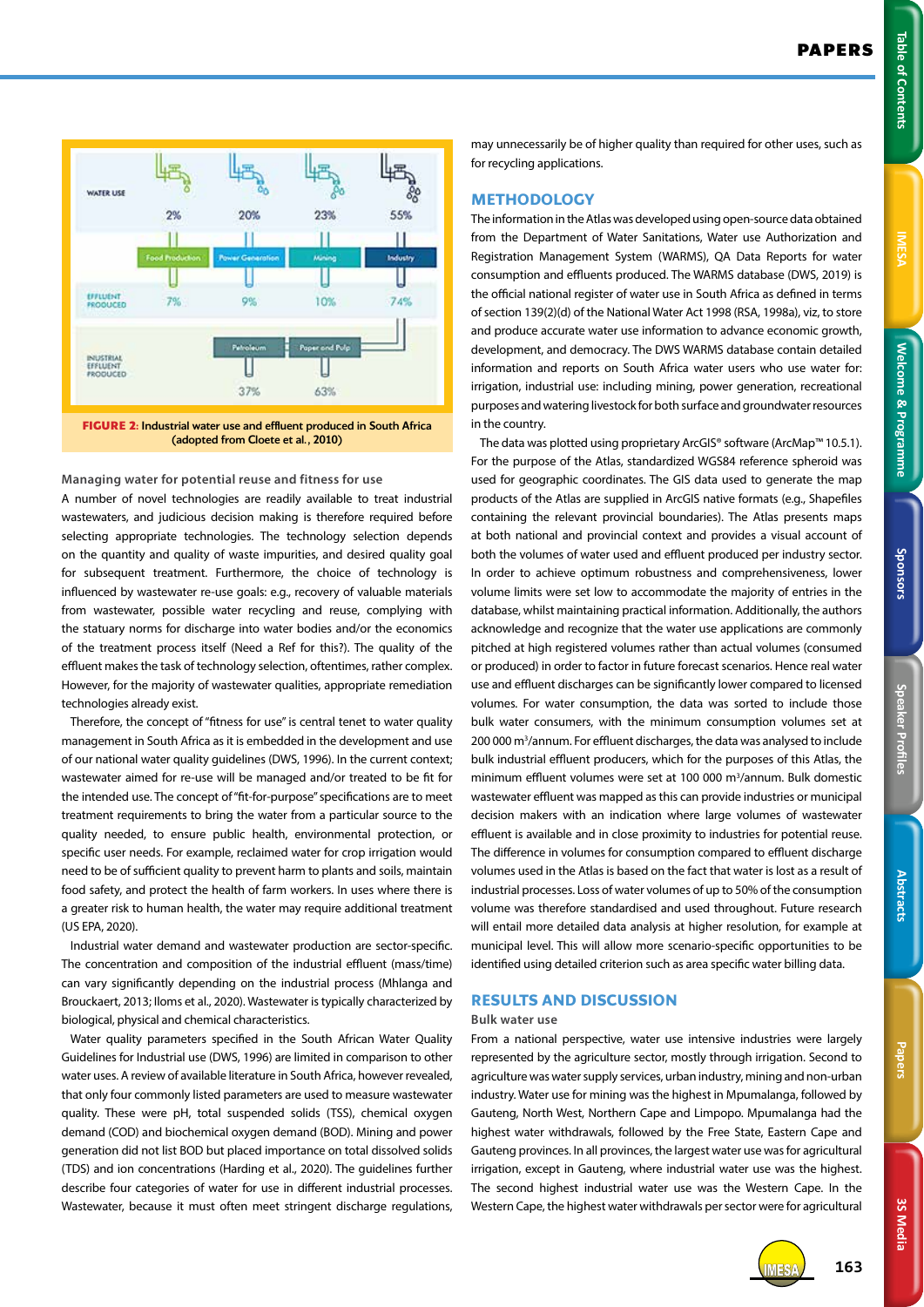

**DADEDS** 

VIRTUAL  $2021$ 

**FIGURE 3:** National bulk water consumption (agriculture) (left) and national bulk effluent production (domestic wastewater effluent) (right)



**FIGURE 4:** Industrial bulk water consumption and effluent produced in Gauteng Province

irrigation, followed by urban industry and water supply services. A large portion of non-urban industrial water use was identified in Kwa Zulu Natal and Mpumalanga. The Northern Cape province had the lowest registered water withdrawal of all provinces. Figure 3 depicts examples of national maps. The map on the left is a national bulk scale water consumption map for the Agriculture sector. The map on the right depicts bulk scale domestic wastewater effluent at national level.

**Bulk effluent production**

Effluent reuse (treating the final effluent to potable standards for onsite reuse, typically for non-product contact purposes) with or without energy recovery (biogas), represents the largest opportunity for water savings in the sector. From a national perspective, the highest effluent produced was registered by urban/ domestic (sewage treatment works), followed by mining. Mining effluent was recorded in all provinces except the Western Cape.

Gauteng was the highest ranked province in terms of wastewater discharge, followed by Mpumalanga and the Eastern Cape provinces, respectively. Discharging wastewater effluent was associated with urban areas and industry. Large-scale irrigation with wastewater is largely limited to the Breede-Gouritz catchment in the Western Cape. The provinces that registered the lowest effluent volumes included Limpopo and Northern Cape provinces. Figure 4 depicts examples of provincial maps (Gauteng) of bulk scale water consumption and bulk effluent production (all sectors).

Even though country and municipality specific information on industrial reuse options, water quality and quantity (volumes), are not widely accessible, this study was able to present a "current point in time" reflection which highlighted the largest water

consumers in each province and at a national scale (a critical first step towards unlocking industrial waste water reuse potential. Similarly, high volume industrial effluent producers for each of the different industrial sectors were highlighted per province and at a national level, which provided a good geographical overview of industrial effluent production.

From the above examples, there are a clear need for water reuse to become an integral part of an integrated water management supply approach in South Africa. The authors realized that this Atlas provided

> only a one dimensional and geographical overview of industrial reuse effluent volumes (based on water use license registrations). As a result, an Excel-based decision support system (DSS) for bulk scale reuse of industrial effluent was developed (a web-based and mobile application in the process of being developed). This DSS (Figure 5) will enable municipal and industry partners, and water quality managers to make informed decisions for possible reuse options. The tool aims to directly assist by linking industrial effluent volumes and quality to fitness for use and linking it to specific industries in the geographical vicinity based on industry specific water quality and quantity requirements. In addition, the tool will enable engineers and industry partners to collaborate to identify and employ treatment





**164**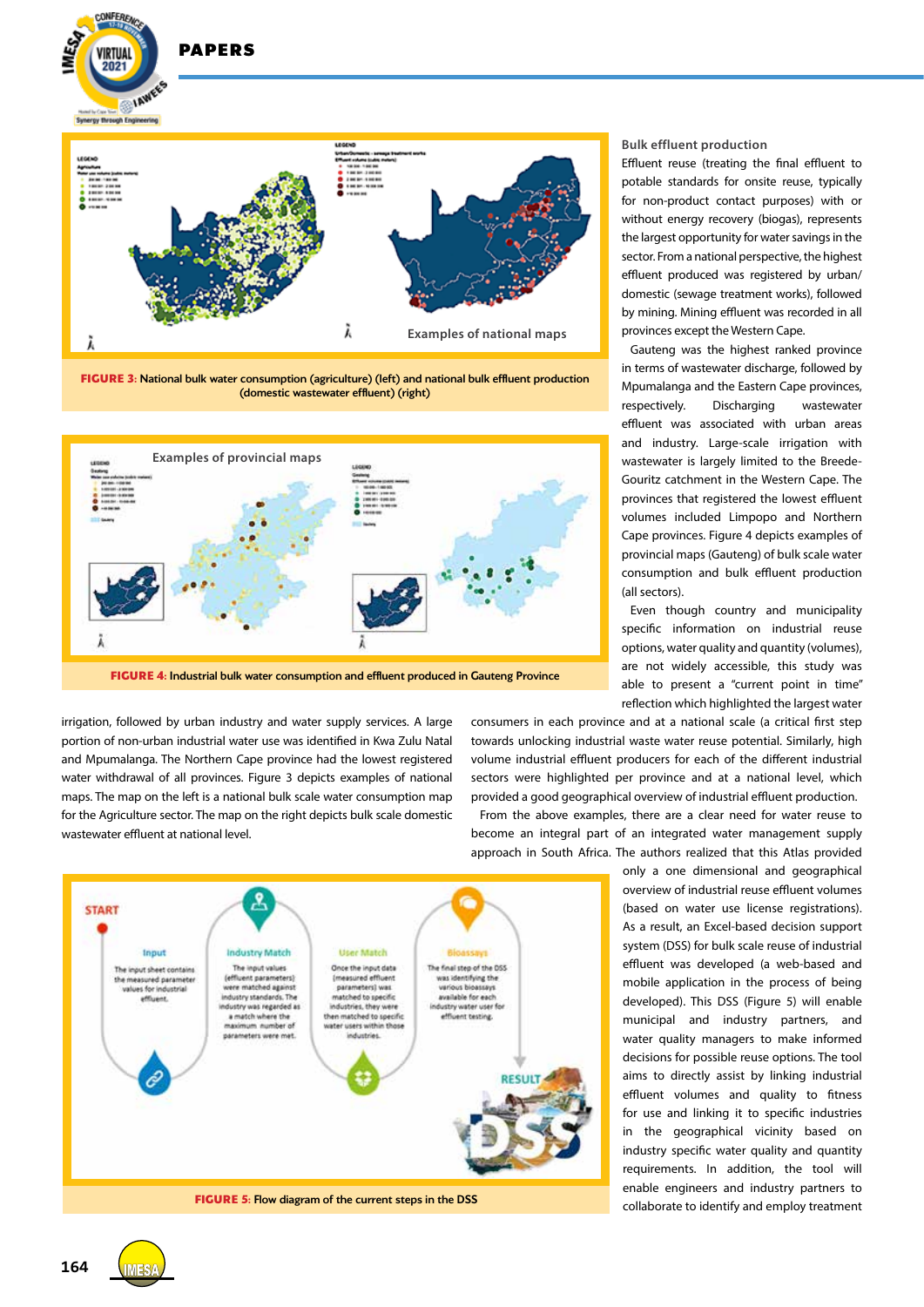technologies and capabilities to link industrial effluent quality and volumes available to that of potential user requirements in a geographical area.

The underlying systemic approach of the tool makes it intuitive also for users with limited prior knowledge in the field to identify most adequate solutions based on multi-parameter inputs. This will promote water reuse and spearhead initiatives for more detailed feasibility and design commissioning for implementation of water reuse schemes.

# **CONCLUSION**

Water reuse in South Africa is lagging behind the rest of the world. The Atlas produced from publicly available Natsurv and WARMS data, shows huge potential for the reuse of bulk industrial effluent. A limiting factor to date is the fact that this data does not give a true reflection of actual volumes available for reuse. The Atlas as well as the Decision Support System (demonstration model) needs to be updated with real-time data from municipalities and industries. Similarly, actual effluent quality requirements are not known. While South Africa has progressive legislation to support the implementation of wastewater reuse, it can also be regarded as a barrier in implementing reuse projects, as often water reuse standards and guidelines are far too stringent to allow for cost-effective reuse options to be developed and implemented. Currently, very little to no data exists regarding wastewater reuse options, treatment options and capabilities, or costs which can be used for decision making, and much more directed research and information is needed in order to identify wastewater and industrial effluent volume availability, quality and fitness for use in South Africa. A web-based Decision Support System (DSS) tool is being developed to enable municipal and industry partners, and water quality managers to make informed decisions for possible reuse options. The tool aims to directly assist by linking industrial effluent volumes and quality to fitness for use, and linking it with specific industries in the geographical vicinity based on industry specific water quality and quantity requirements. In addition, the tool will enable engineers and industry partners to collaborate to identify and employ treatment technologies and capabilities to link industrial effluent quality and volumes available to that of potential user requirements in a geographical area.

# **REFERENCES**

- Adewumi, J.R., Ilemobade, A.A., and van Zyl, J.E. 2010. Treated wastewater reuse in South Africa: overview, potential and challenges. *Resources, Conservation & Recycling*. 55(2). Pp 221-231
- Asano, T., Burton, F. L., Leverenz, H. L., Tsuchihashi, R., and Tchobanoglous, G. 2007. Water Reuse: Issues, Technologies and Applications. New York, NY: McGraw-Hill.
- Cloete, T., Gerber, A., and Maritz, L. 2010. A first order inventory of water use and wastewater production by SA industrial, mining and electricity generation sectors. *WRC Report No. 1547/1/10*. Water Research Commission, Pretoria, DEA (Department of Environmental Affairs, South Africa) (2017) *National Environmental Impact Assessment and Management Strategy* (EIAMS). URL: https://www.environment.gov.za/documents/ strategies/eiams\_ environmentalimpact\_ assessmentmanagement (Accessed 10 April 2017).
- DWA (Department of Water Affairs). 2013a. *National Water Resource Strategy.* 2nd Edition. Water for and Equitable and Sustainable Future. June 2013. https://cer. org.za/wp-content/uploads/2013/07/NWRS2-Final-email-version.pdf
- DWS (Department of Water and Sanitation). 2013b. National Strategy for Water Reuse (NSWR). Appendix D of *National Water Resource Strategy Version 2*. 2013.
- DWA (Department of Water Affairs). 2013c. National water policy review. Department of Water Affairs, Pretoria, South Africa.
- DWAF (Department of Water Affairs and Forestry)., 1996. *South African Water Quality Guidelines. Volume 3: Industrial Water Use.* 2nd Edition, 1996. Pretoria, South Africa.
- DWS (Department of Water and Sanitation). *2016: Guideline for the Development and Implementation of Water Conservation and Water Demand Management Plans for the Mining Sector.*
- DWS (Department of Water and Sanitation). 2017. Mine Water Management Policy. *Government Gazette*, 7 July 2017.
- DWS (Department of Water and Sanitation), 2017.Strategic overview of the water sector in South Africa 2017. Pretoria, South African Government.
- DWS (Department of Water and Sanitation). 2018a. South Africa's National Water and Sanitation Master Plan. Volume 1: Call to Action. Version 10.1. Ready for the Future and Ahead of the Curve. https://www.gov.za/sites/default/files/ gcis\_document/201911/national-water-and-sanitation-master-plandf.pdf
- DWS (Department of Water and Sanitation), 2018b. National water and Sanitation Master Plan. Volume 2: Plan to Action. Final Draft. Version3.3. 31 March 2018. Pretoria, South African Government.
- DWS (Department of Water and Sanitation). 2019. *Water use Authorization & Registration Management System (WARMS) QA Data Reports*. https://www.dws. gov.za/Projects/WARMS/default.aspx
- Eckart, J., Ghebremichael, K., Khatri, K., Mutikanga, H., Sempewo, J., Tsegaye, S., and Vairavamoorthy, K. 2011. Integrated Urban Water Management in Africa. Patel School of Global Sustainability, University of South Florida.
- Engineering News, 2018. Nestlé launches 'zero water' manufacturing facility in Western Cape. 5 June 2018. https://m.engineeringnews.co.za/article/nestllaunches-zero-water-manufacturing-facility-in-western-cape-2018-06-05/ rep\_id:4433
- eThekwini Municipality, 2011. The Durban Water Recycling Project. http://www. durban.gov.za/ City\_Services/water\_sanitation/Services/Pages/durbanrecyling.aspx
- Green Cape, 2018. *Water: Market Intelligence Report*. GreenCape, Cape Town; www. greencape.co.za
- Grobicki, A. 2008. The Future of Water Use in Industry, World Water, available from: https://sswm.info/sites/default/files/reference\_attachments/ GROBICKInyTheFutureofWaterUseinIndustry.pdf ; (last accessed 12 September 2019).
- Gulamussen, N., Arsénio, A., Matsinhe, N., and Rietveld, L. 2019. Water reclamation for industrial use in sub-Saharan Africa – a critical review. *Drinking Water Engineering and Science*. 12. 45-58. 10.5194/dwes-12-45-2019.)

Gutterres, M., and Aquim, P.M., 2013. Wastewater reuse focused on industrial applications. In S.K. Sharma and R. Singh (eds). *Wastewater Reuse and Management Springer Science.* Dordrecht, The Netherlands. Pp. 127 – 140.

- GWI (Global Water Intelligence). 2009. Municipal water reuse markets 2010. *Analysis, Forecasts and Inventory.* Oxford Media Analytics.
- Harding, G., Chivavava, J. and Lewis, A.E. 2020. Challenges and shortcomings in current South African industrial wastewater quality characterisation. *Water SA*  46(2) 267–277 / Apr 2020 https://doi.org/10.17159/wsa/2020.v46.i2.8242
- Iloms, E., Ololade, O.O., Ogola, H.J.O. and Svarajan, R. 2020. Investigating Industrial Effluent Impact on Municipal Wastewater Treatment Plant in Vaal, South Africa. *Int. J. Environ. Res. Public Health* 2020, 17, 1096; doi:10.3390/ijerph17031096
- Jiménez, B., Drechsel, P., Koné, D., Bahri, A., Raschid-Sally, L., and Qadir, M.: Wastewater, Sludge and Excreta Use in Developing Countries: An Overview, in: *Wastewater irrigation and health: assessing and mitigating risk in low-income countries*, edited by: Drechsel, P., Scott, C. A., Raschid-Sally, L., Redwood, M., and Bahri, A., 3–27, International Development Research Centre (IDRC), International Water Management Institute (IWMI), London, Ottawa, Colombo, Sri Lanka, 2010.
- Lautze, J., Stander, E., Drechsel, P., da Silva, A. K. and Keraita, B.: Global Experiences in Water Reuse., 2014. Colombo, Sri Lanka: International Water Management Institute (IWMI). *CGIAR Research Program on Water, Land and Ecosystems* (WLE). 31p. (Resource Recovery and Reuse Series 4). http://www.iwmi.cgiar.org/



**3S Media**

**3S Media** 

IMESA **165**